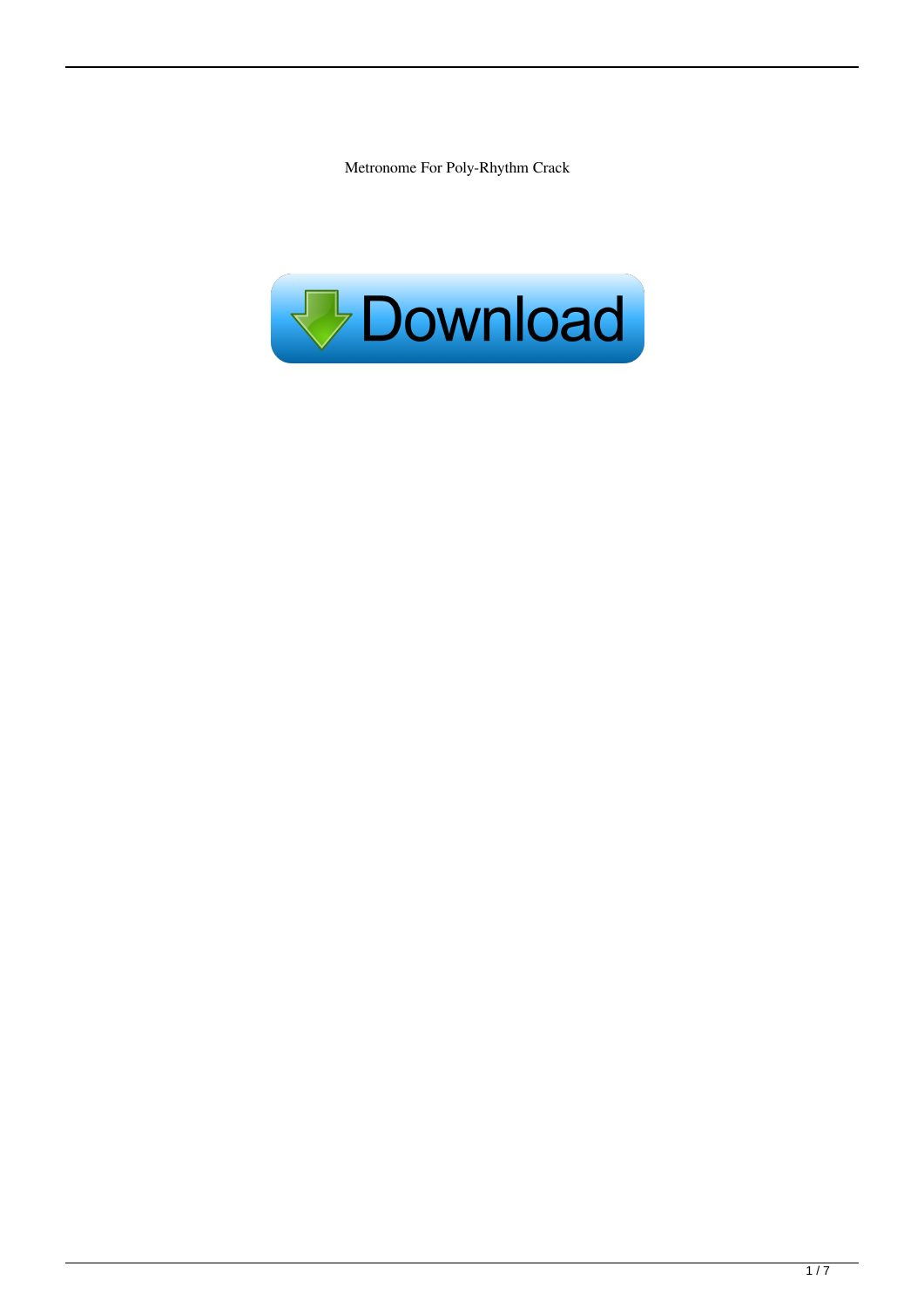# **Metronome For Poly-Rhythm Crack+ Download 2022**

The application makes it possible to keep up a steady pace in playing different instruments and beats, by presenting you with a number of beat types, each of which can be customized according to your preferences. Even more so, you can now pick from a variety of instruments for each type. If you are looking for a metronome application that can keep up with you during your practice sessions, Metronome for Poly-Rhythm Activation Code is a true delight to have. Features: > 15 different beat types > 16 instruments > 13 volume levels > 7 reverb effects > 7 stereo effects > No downloading is required This app can be easily installed on any Windows 7 machine. Keywords:Metronome, play, beat, rhythm, metronome, meter, tempo, polyrhythm, beat type, beat tracker, polyrhythm metronome, Metronome for Poly-Rhythm Crack is the application that can change your playing and rhythm habits. It is a Java-based application that can track your tempo in real-time and get you started with a different beat type at each tap of a metronome. Compatibility: This application is compatible with Windows OS X and Linux. This application is available in three languages including English, German and Russian. This application is available in two versions with In the "Basic" version of this application, you can only track the tempo of a single beat type, while in the "Custom" version of this application you can customize the tempo of each beat type that you want to track. This application is available in two modes to help you in tracking the tempo of your different instruments. Option 1: Beat & Instrument window In this option of this application, you can track the metronome and your instruments as you play it. You can turn on the metronome once you tap the record button and track the tempo of the metronome and the instruments. You can switch the current beat type from the main tab on the window, by tapping the tab bar. You can also display the metronome and the instruments on the screen by tapping the toggle switch. The metronome and the instruments will appear to the left side and the right side of the screen respectively. Option 2: Single Beat Window This option of this application is also a basic version and you can only track the tempo of a single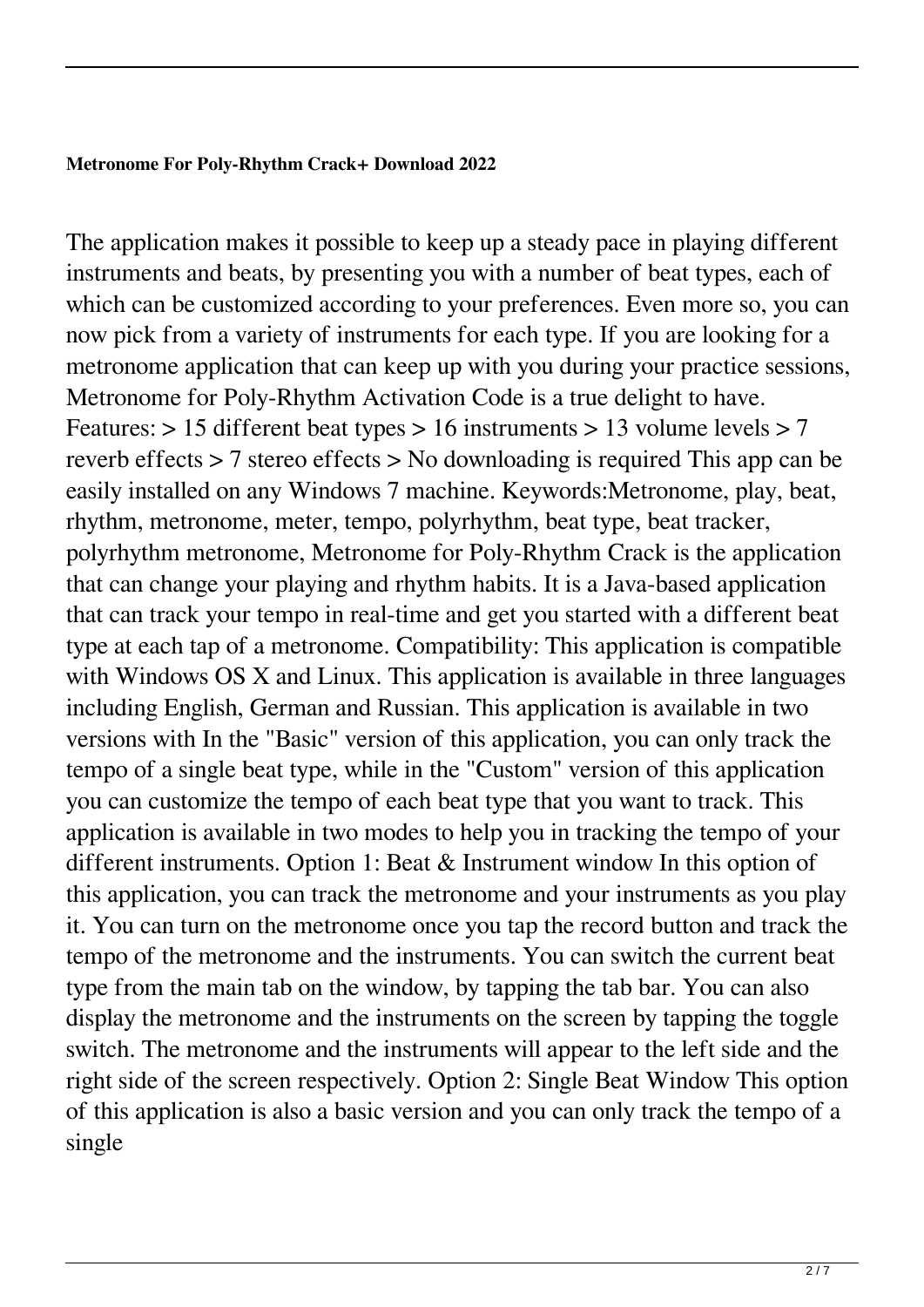# **Metronome For Poly-Rhythm Crack+**

Huge Library Without a doubt, one of the biggest plus points of any MIDI keyboard controller is the quantity of sound types that can be emulated with it. The range is huge, from electric pianos, classic organs, drums, through to strings and even flutes. The quality of emulation is also very high, and that means you can be pretty confident that any sound you pick up can be played on it. Built-in Reverb & Chorus MIDI controllers that were not originally designed as drum machines will often lack reverb and chorus effects. It is incredibly hard to come up with a great sounding MIDI drum at a reasonable cost, and that means you will often be forced to pick up a separate reverb or chorus pedal. On the Korg Z1, it is much easier to add these effects than you would expect. Simply click on the Reverb/Chorus icon located to the right of the PLAY, ECHO, and LFO icons and you will be presented with a list of settings. The Reverb/Chorus can be set to Normal, Wet, or Dampen, and you can even set it to use up to four different delay lines. On the Z1, you will find a tiny icon for a Stereo/Mono Switch. Use it to switch between stereo and mono, and the effect will be emulated on all instruments. One to One One of the great things about using a MIDI keyboard controller is that you can map the keyboard to any controller or computer, so that you can make it do almost anything. On the Korg Z1, the MIDI out will accept any MIDI controller, like an iKlips or MIDI music instrument, so that you can play any instrument via MIDI controllers or computers. On the Z1, the software has been designed so that it will work as a MIDI music instrument, so you can plug in an iKlips controller into it, and use it as a traditional music instrument. Sequencer & Editor Just like any other software like a Music sequencer or an Editor, the Z1 has a powerful feature called the Sequencer. This is simply a timeline and a track, which you can add any number of measures to. The Main track can be split into up to 32 parts, and any of these can be assigned to any instrument. Once you have all the instruments prepared, you can get playing right away. The Sequencer has a great way of handling 77a5ca646e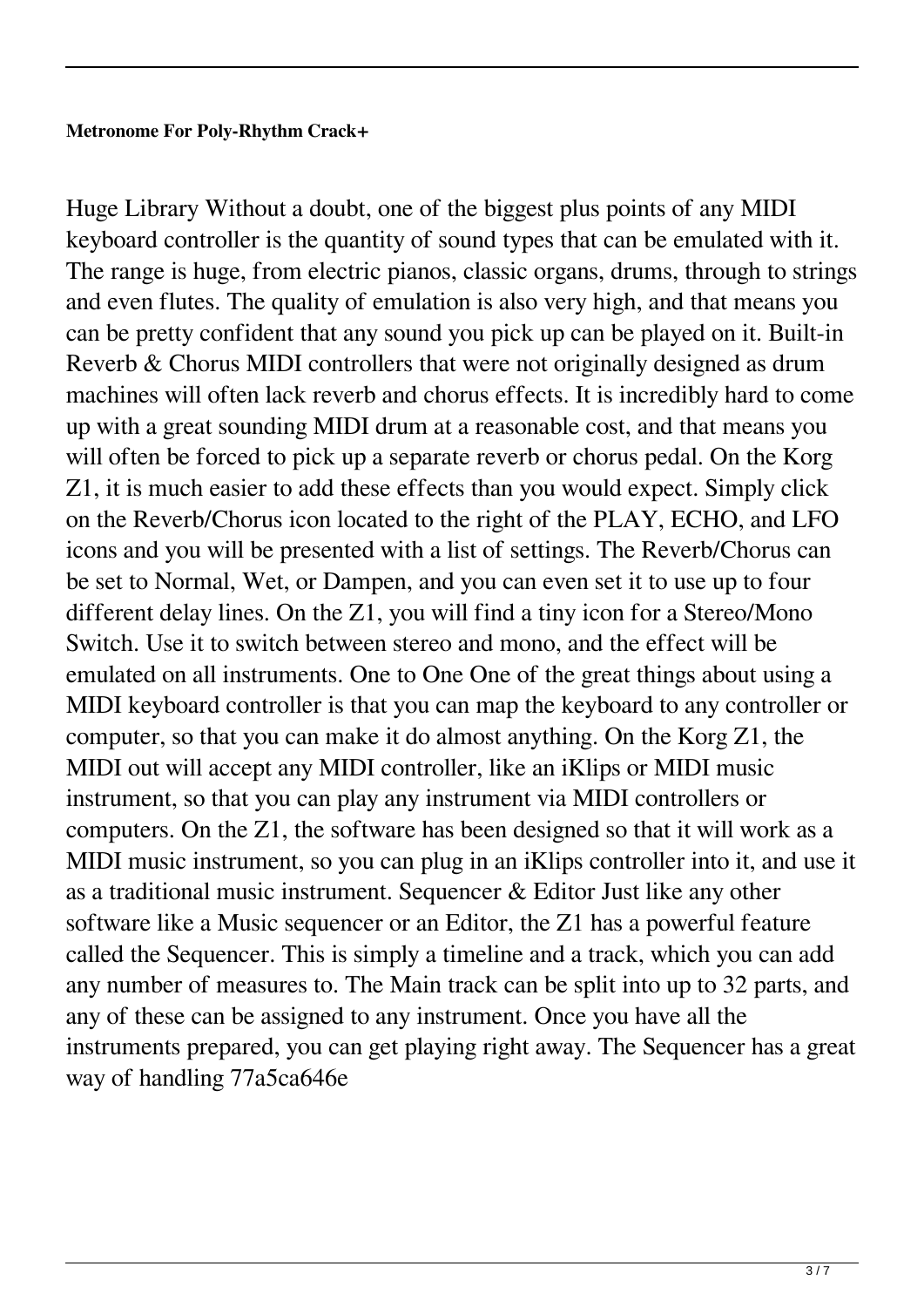# **Metronome For Poly-Rhythm Serial Key**

Face your music with level-headedness! Well, perhaps not like that, but still, you'll be able to improve your musical skills with Metronome for Poly-Rhythm. Metronome for Poly-Rhythm is one of the most popular applications in the field of rhythm, and it's being updated with more features all the time. Moreover, the application offers a more than generous number of beat types, instruments and other customizable settings. All you need to do is to get rid of any obstacles in your way, and set a desired tempo with Metronome for Poly-Rhythm. Customize beat types to fit your needs, adjust the instruments and do just about anything you might imagine. The application also comes with a dedicated site, where you can take a peek at various parameters of the software and even have a complete look at how it works. Major features: • Over 825 beats. • Use your fingers or the keyboard, even a MIDI controller. • The tempo is selectable with a slider. • A configuration of instruments, beat types and other customization options are included. • There's a dedicated web page, where you can check out the software in action, and download the application if you so desire. canadian security camera wireless IP camera 5 best reasons to have a home security camera A few years ago, you'd have to pay a lot of money to have a motion or security camera installed in your home. But if you have a smart TV or phone, you can make use of the apps and software that are available to make your own high-tech surveillance solution for a fraction of the cost. The best of them, of course, is the convenience, but if you want to get something less mobile and more custom, you can get all of that with a home security camera. 1. Easy set up Setting up a home security camera is probably the easiest thing you'll do with a smart device. Most smart TV apps offer visual controls, so you can just click through several screens and follow the on-screen instructions. For other smart devices, the process is similar. All you need is to set up your Wi-Fi and then pair your security camera with it. If you're using an Amazon Echo, simply say "Alexa, ask camera to pair." Or if you're using a Google Home, you can just say "

#### **What's New In?**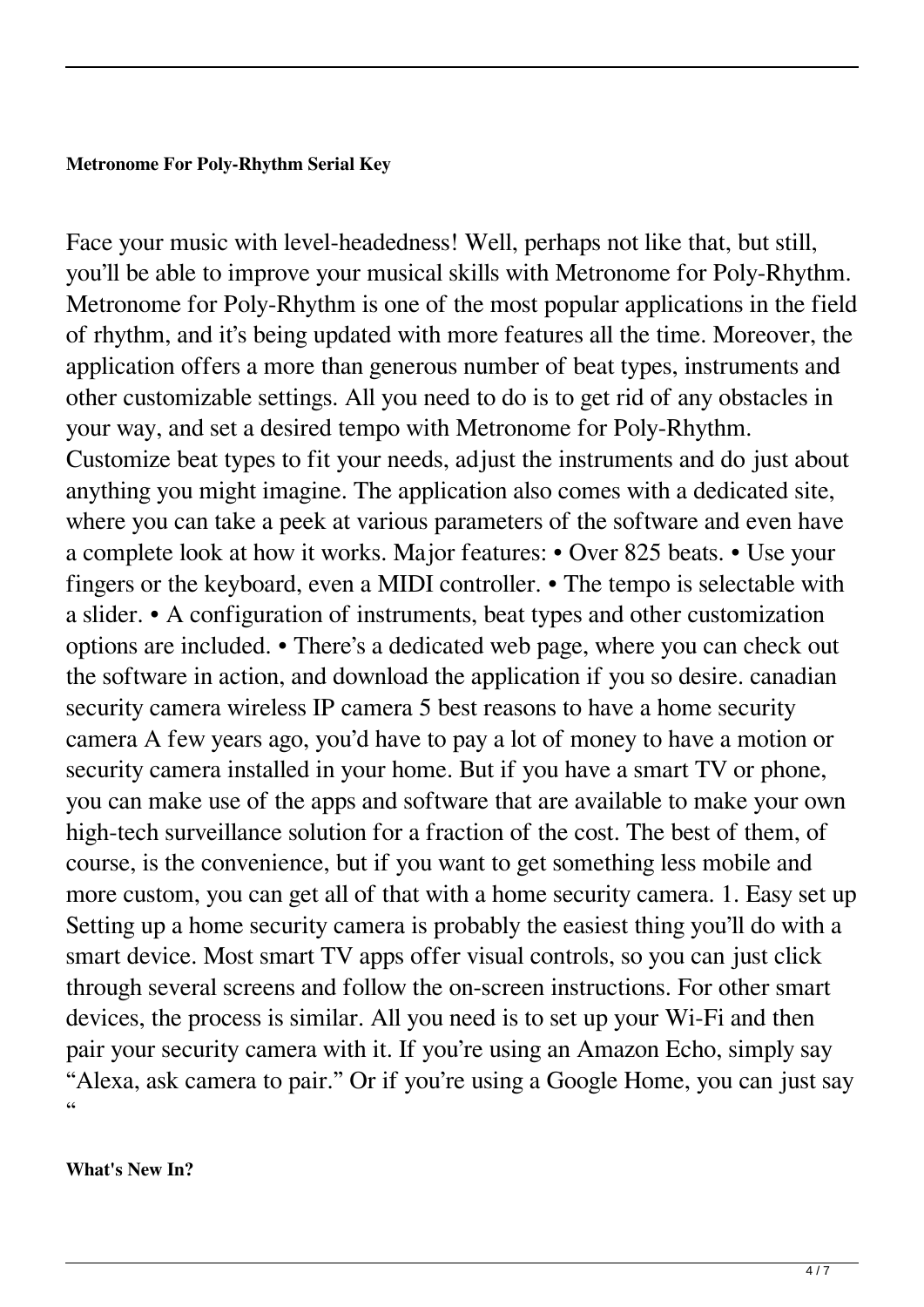Metronome for Poly-Rhythm is a Windows application that helps you to find the best rhythm for playing an instrument, or for your favorite song. Full version also comes with the capability to record, load and save settings and music files. What's New in This Release: \* Metronome for Poly-Rhythm has a now fully customizable appearance. You can use skins and themes downloaded from the Metronome for Poly-Rhythm website. The version available for the public download on this site does not include any skins or themes. \* Fixed bug that caused wrong time when clicking on previous/next button in the drumset view \* Fixed bug with musical notation when it was visible in drumset view \* Fixed bug that caused wrong tempo when loading settings from a saved file \* Fixed bug that caused incorrect saving of settings when song file was deleted \* Fixed bug that caused incorrect saving of settings when "Open" button was pressed while song file was open \* Fixed bug that caused incorrect saving of settings when song file was deleted \* Fixed bug that caused "Adjust beat (second/main)" menu item to not respond \* Fixed bug that caused "Adjust beat (second/main)" menu item to close when on the main menu \* Fixed bug that caused "Adjust beat (prefer) (second/main)" menu item to not respond \* Fixed bug that caused double time on drumset view when clicking on "Start" button \* Added missing background images What's New in This Release: \* Metronome for Poly-Rhythm now has a fully customizable appearance. You can use skins and themes downloaded from the Metronome for Poly-Rhythm website. The version available for the public download on this site does not include any skins or themes. \* Fixed bug that caused wrong time when clicking on previous/next button in the drumset view \* Fixed bug that caused wrong tempo when loading settings from a saved file \* Fixed bug that caused incorrect saving of settings when song file was deleted  $*$  Fixed bug that caused incorrect saving of settings when "Open" button was pressed while song file was open \* Fixed bug that caused incorrect saving of settings when song file was deleted \* Fixed bug that caused "Adjust beat (second/main)" menu item to not respond \* Fixed bug that caused "Adjust beat (second/main)" menu item to close when on the main menu \* Fixed bug that caused "Adjust beat (prefer) (second/main)" menu item to not respond \* Fixed bug that caused "Adjust beat (second/main)" menu item to not respond \* Fixed bug that caused double time on drumset view when clicking on "Start" button \* Added missing background images Metronome for Poly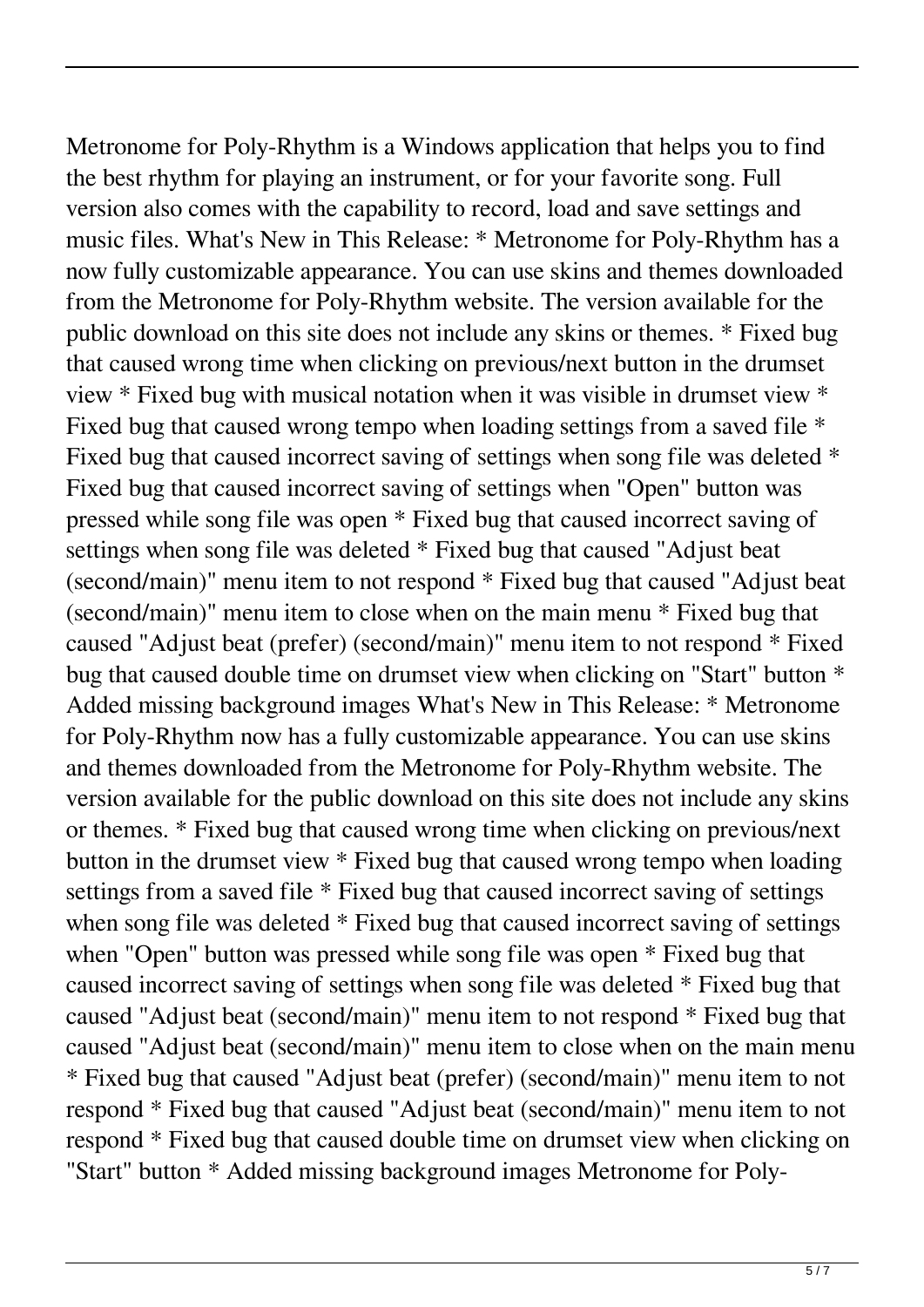Rhythm is a Windows application that helps you to find the best rhythm for playing an instrument, or for your favorite song. Full version also comes